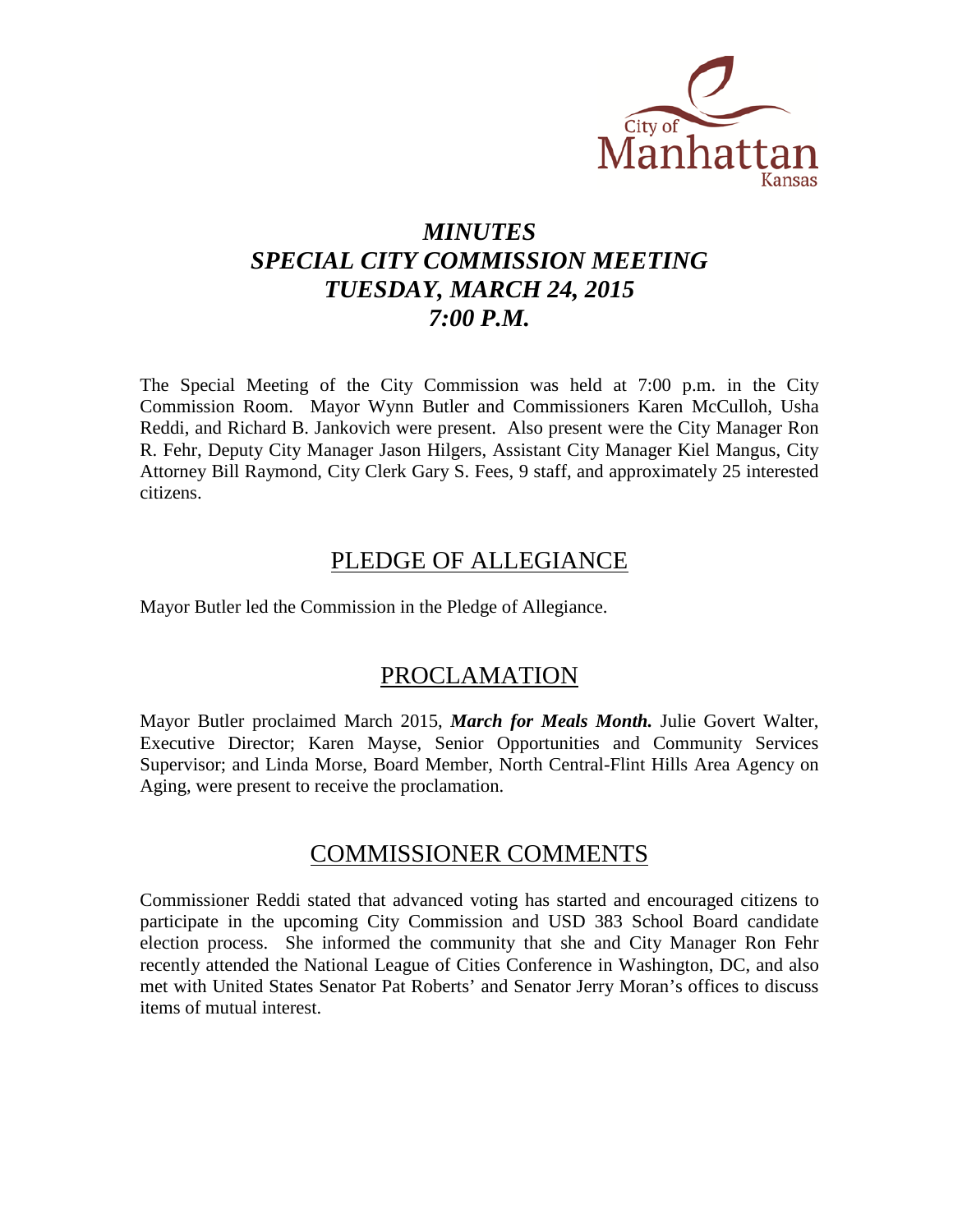## COMMISSIONER COMMENTS *(CONTINUED)*

Commissioner McCulloh informed the community that a new bill is being discussed in Topeka that would move local city elections to November of even years. She voiced concern that this would result in elections of local city commissioners and school board members to be on the same ballot with everyone else and would distract from focusing on local issues. She stated that she and others are not supportive of the proposed bill.

## CONSENT AGENDA

(\* denotes those items discussed)

#### **MINUTES**

The Commission approved the minutes of the Regular City Commission Meeting held Tuesday, March 3, 2015.

### **CLAIMS REGISTER NOS. 2786 and 2787**

The Commission approved Claims Register Nos. 2786 and 2787 authorizing and approving the payment of claims from February 25, 2015, to March 17, 2015, in the amount of \$112,032.41 and \$4,981,941.33, respectively.

### **FINAL PLAT – GRAND ESTATES ADDITION**

The Commission accepted the easements and rights-of-way, as shown on the Final Plat of Grand Estates Addition, generally located approximately 200 feet to the west of the intersection of Vanesta Drive and Kauffman Drive, based on conformance with the Manhattan Urban Area Subdivision Regulations.

#### **ORDINANCE NO. 7129 – VACATE UTILITY EASEMENT – 1718 THOMAS CIRCLE**

The Commission approved Ordinance No. 7129 vacating a utility easement at 1718 Thomas Circle, Lot R-4, Ball Addition, Unit One.

### **ACCEPT – PERMANENT EASEMENT – 1718 THOMAS CIRCLE**

The Commission accepted a utility easement granted by the property owner at 1718 Thomas Circle, Lot R-4, Ball Addition, Unit One.

### **DEVELOPMENT AGREEMENT – HOWE SANITARY SEWER REALIGNMENT (SS1421)**

The Commission authorized City Administration to finalize and the City Manager and City Clerk to execute a development agreement with the owner at 1718 Thomas Circle, Lot R-4, Ball Addition, Unit One, for sanitary sewer improvements (SS1421).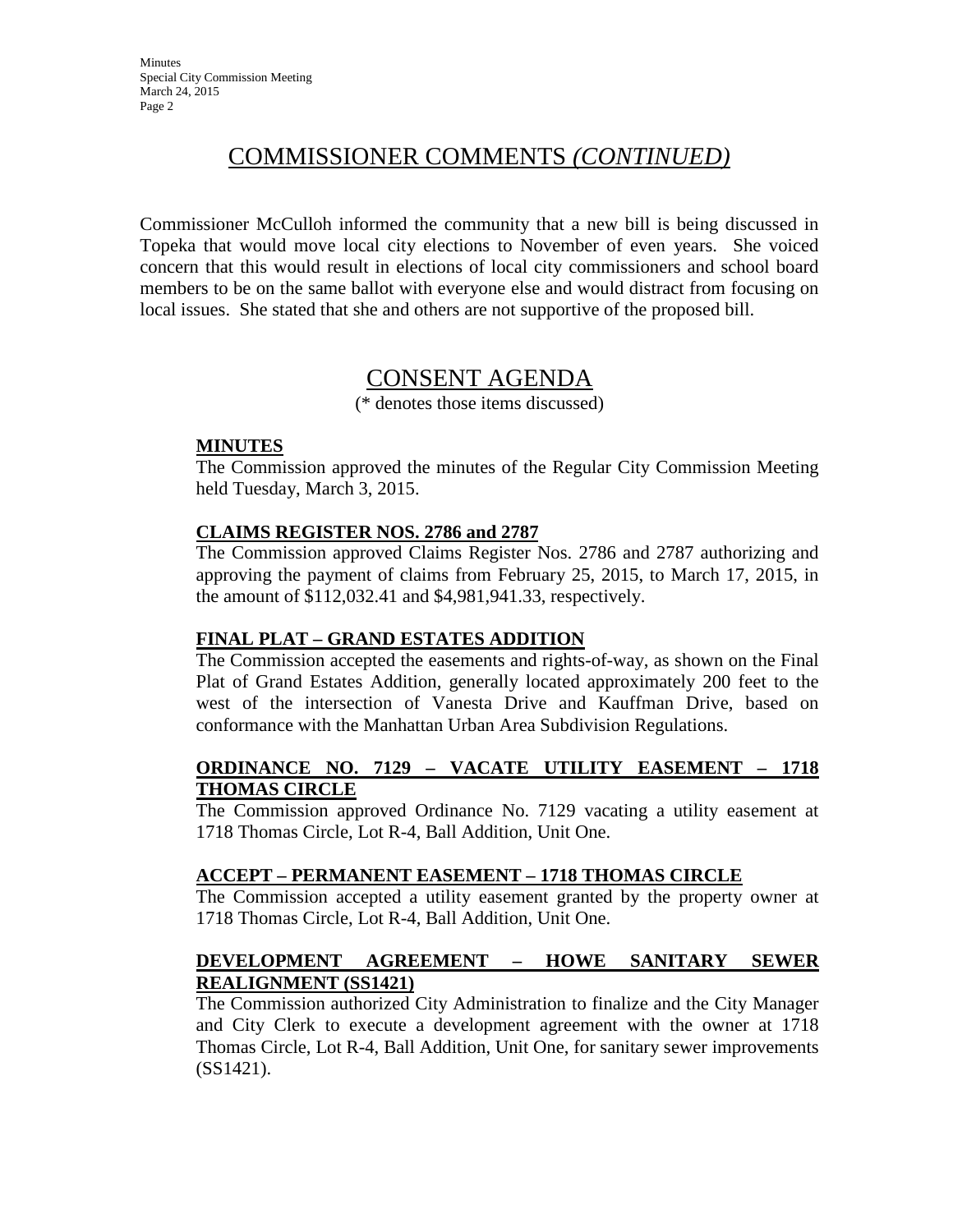# CONSENT AGENDA *(CONTINUED)*

### **ORDINANCE NO. 7130 – REASSESS SPECIAL ASSESSMENTS – LOT 1, GRAND MERE VILLAGE ADDITION (REPLATTED AS THE GRAND OLD CHICAGO ADDITION)**

The Commission approved Ordinance No. 7130 authorizing the reassessment and/or re-levy of certain special assessments applicable to the Grand Old Chicago Addition and amending and supplementing Ordinance No. 6686.

### **FIRST READING – RENAME STREET IN INTERLACHEN ADDITION (SOCIETY CIRLE TO PALMER CIRCLE)**

The Commission approved first reading of an ordinance renaming "Society Circle" in Interlachen Addition and designating it "Palmer Circle".

### **REQUEST FOR PROPOSALS – UTILITIES FACILITY BAY GARAGE STRUCTURE (SS1419, CIP #WW138P)**

The Commission approved the Design-Build process as outlined in the documents prepared by City Administration and authorized City Administration to solicit proposals and qualifications for the Utilities Facility Bay Garage Structure project (SS1419, CIP #WW138P).

### **NEGOTIATE CONTRACT – PROFESSIONAL SERVICES – WATERSHED ANALYSIS, PHASE II, STORMWATER DOWNTOWN WATERSHEDS (SM1405, CIP #SW058P)**

The Commission accepted the recommendation of the Selection Committee and authorized City Administration to negotiate a contract with AMEC Foster Wheeler Environment and Infrastructure, Inc., of Topeka, Kansas, for the Watershed Analysis, Phase II, Stormwater Downtown Watersheds project (SM1405, CIP #SW058P).

### **RESOLUTION NO. 032415A – SUPPLEMENTAL AGREEMENT NO. 2 – ARBOR HEIGHTS FENCE (SP1302)**

The Commission approved Resolution No. 032415-A authorizing the Mayor and City Clerk to execute the Supplemental Agreement No. 2 to Agreement No. 60-08 with the Kansas Department of Transportation for the K-18 Corridor Project and finalizing funding arrangements for the Arbor Heights Fence (SP1302).

### **AGREEMENT – KNOX LANE MULTI-USE TRAIL PROJECT (SW1402)**

The Commission authorized the Mayor and City Clerk to execute the City-State Agreement No. 544-14 from the Kansas Department of Transportation (KDOT), and directed the Public Works Department to proceed in a manner that will facilitate construction of improvements for the Knox Lane Multi-Use Trail project (SW1402) once KDOT informs the City to proceed.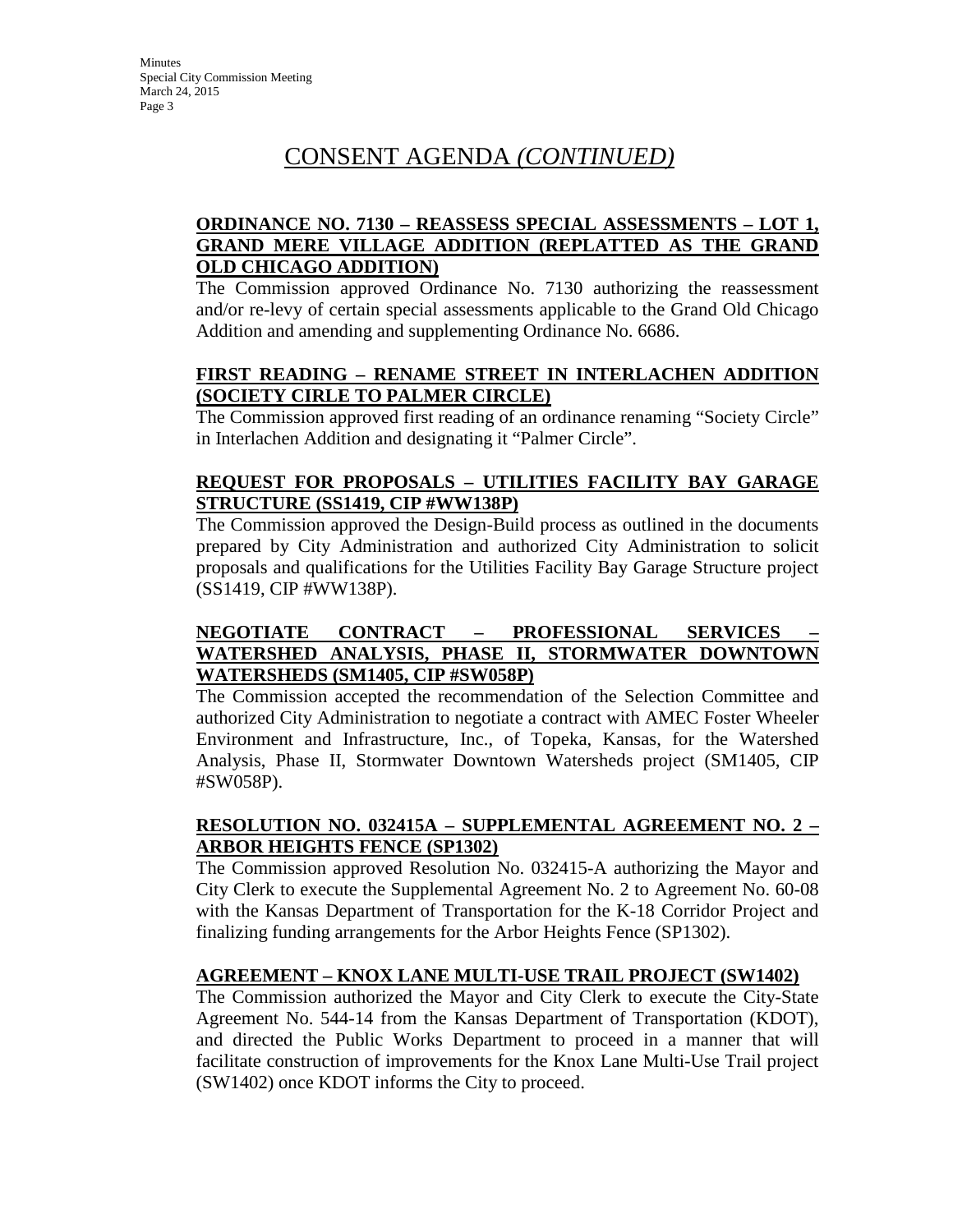# CONSENT AGENDA *(CONTINUED)*

### \* **AGREEMENT – JULIETTE AVENUE BRICK STREET REHABILITATION, PHASE I, IMPROVEMENTS (ST1414)**

Rob Ott, Director of Public Works, responded to questions from the Commission and provided additional information on the item.

The Commission authorized the Mayor and City Clerk to execute the City-State Agreement No. 536-14 from KDOT, and directed the Public Works Department to proceed in a manner that will facilitate construction for the Juliette Avenue Brick Street Rehabilitation, Phase I, improvements (ST1414) once KDOT informs the City to proceed.

### **ACCEPT PERMANENT EASEMENT – KSU HOUSING AND DINING MAINTENANCE FACILITY**

The Commission accepted a permanent easement that was granted to the City by Kansas State University and authorized the Mayor and City Clerk to execute the permanent easement agreement.

### **AGREEMENT – OUTSIDE CITY SEWER – 5106 MURRAY ROAD (UNDERGROUND VAULTS AND STORAGE, INC.)**

The Commission authorized the Mayor and City Clerk to execute an agreement with Underground Vaults and Storage, Inc., for an outside city limits sanitary sewer service connection for the warehouse and office located at 5106 Murray Road, Manhattan, Kansas, Riley County.

### **\* PURCHASE – MOUNTED PAINT STRIPER (CIP #TR008E)**

The Commission authorized the purchase of an EZ Liner Palletized Road Striping Unit in the amount of \$69,191.28 base bid, less \$5,500.00 trade-in, from EZ Liner, of Orange City, Iowa, to be paid from the General Fund

#### **LEASE PURCHASE AGREEMENT – MOUNTED PAINT STRIPER (CIP #TR008E)**

The Commission authorized the Mayor and/or City Clerk to execute the lease purchase agreement for the mounted paint striper (CIP #TR008E).

### **CONTRACT – MID-RANGE COMPUTER SYSTEM**

The Commission authorized the Mayor and the City Clerk to execute a lease-toown contract in the amount of \$32,650.00, with Sirius Computer Solutions, located in Overland Park, Kansas, for the purchase of a mid-range computer system including hardware, operating software, maintenance, and technical support (to be paid from the Water Fund (\$16,325.00) and Wastewater Fund (\$16,325.00).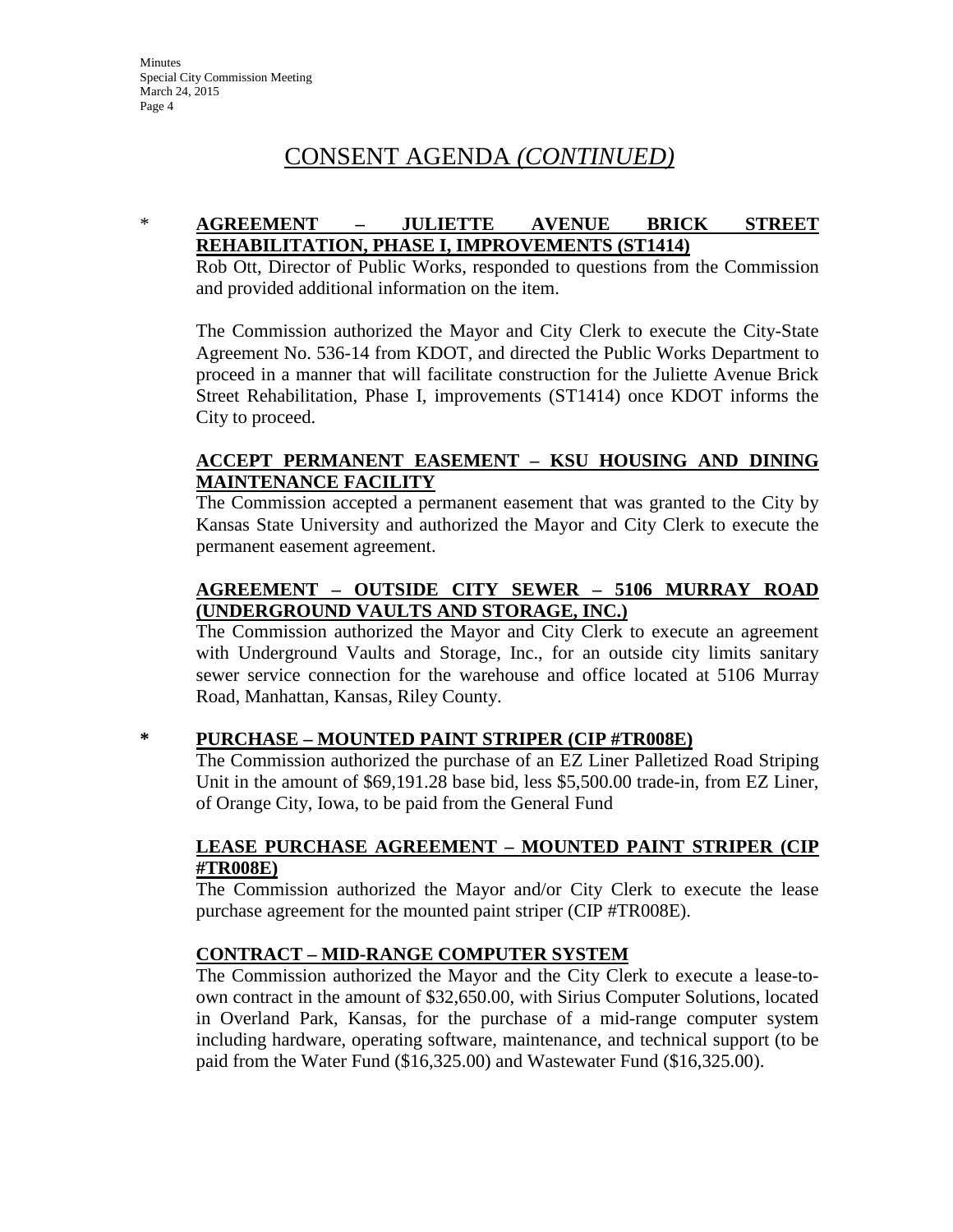## CONSENT AGENDA *(CONTINUED)*

#### **BOARD APPOINTMENTS**

The Commission approved appointments by Mayor Butler to various boards and committees of the City.

#### *Flint Hills Regional Council*

Appointment of Commissioner McCulloh, 1516 Leavenworth Street, to replace Commissioner Jankovich's term. Commissioner McCulloh's term will begin April 21, 2015.

#### *Historic Resources Board*

Appointment of Suzanne Orr, 2018 Scheu Drive, to fill the unexpired term of Tim Weiser. Ms. Orr's term begins immediately, and will expire April 30, 2017.

#### *Human Rights and Services Board*

Re-appointment of Thomas Kerrigan, 1000 Pierre Street, to a three-year term. Mr. Kerrigan's term begins immediately, and will expire March 9, 2018.

Appointment of William Gill, 3500 Woods Court, to fill the unexpired term of Dee McKee. Mr. Gill's term begins immediately, and will expire March 9, 2017.

Appointment of Matthew Jepsen, 3313 Effingham Street, to a three-year term. Mr. Jepsen's term begins immediately, and will expire March 9, 2018.

#### **SPECIAL ALCOHOL FUNDS ADVISORY COMMITTEE**

Appointment of Lora Boyer, 211 North  $15<sup>th</sup>$  Street, to fill the unexpired term of Dee McKee. Ms. Boyer's term begins immediately, and will expire June 30, 2017.

Appointment of Elizabeth Kreiger, 720 Frey Drive, to fill the unexpired term of Mitch Beims. Ms. Kreiger's term begins immediately, and will expire June 30, 2016.

After discussion and comments from the Commission, Commissioner Jankovich moved to approve the consent agenda. Commissioner McCulloh seconded the motion. On a roll call vote, motion carried 4-0.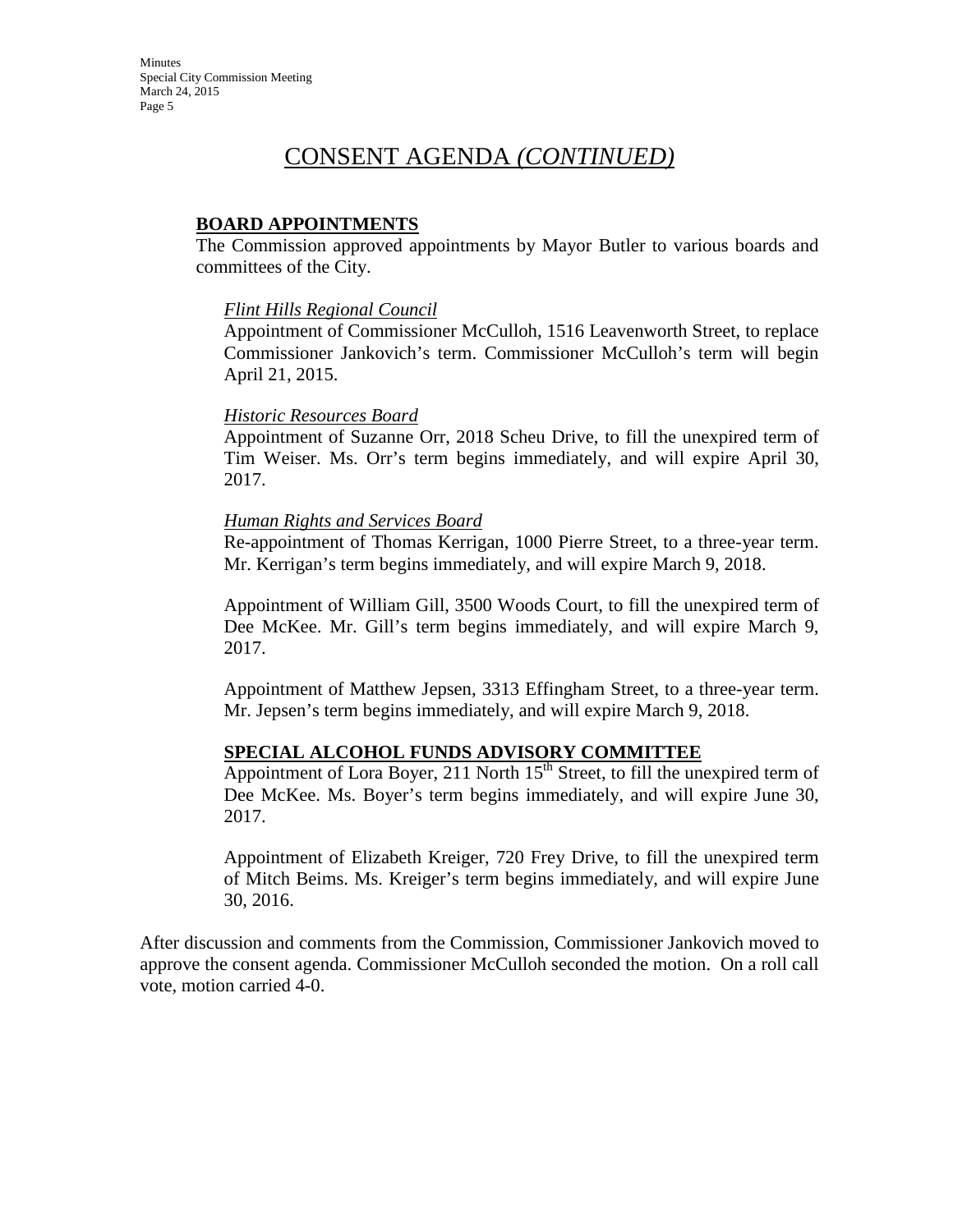**Minutes** Special City Commission Meeting March 24, 2015 Page 6

## GENERAL AGENDA

#### **FIRST READING – ADOPT - MANHATTAN URBAN AREA COMPREHENSIVE PLAN AND THE MANHATTAN AREA TRANSPORTATION STRATEGY**

Eric Cattell, Assistant Director for Planning, presented background information and provided an overview of the item.

Darcie White, Clarion Associates, presented information on The Growth Vision and key objectives of the Manhattan Urban Area Comprehensive Plan Update. She highlighted Chapter 3: A Coordinated and Efficient Pattern of Growth; Chapter 4: Preserve and Enhance Natural Resources and Promote Resiliency; Chapter 5: Efficient Use and Expansion of Public Facilities and Services; Chapter 6: Active Community Involvement and Regional Cooperation; Chapter 7: A Balance Multi-Modal Transportation System; Chapter 8: Healthy, Livable Neighborhoods Offering a Variety of Lifestyle Options; Chapter 9: An Active Community Recognized for its Quality of Life and Strong Sense of Place; Chapter 10: A Strong, Diversified Economic Base; Chapter 11: Special Planning Area Policies; future growth and primary opportunity areas including West US-24 Corridor, Blue Township Urban Growth Area, and expanded infill and redevelopment opportunities in the core area; west of campus expanded high density residential; east of campus expanded M-FRO boundary and new urban core residential; proposed downzoning east of City Park; expanded employment/commercial opportunities in the Eureka Valley; changes in overall residential and non-residential growth capacity since 2003; and the Chapter 12: Action Plan. She informed the Commission that there are detailed appendices in the Report regarding growth opportunity areas, related plans and policy documents, supplemental utility planning information, and a trends and forces report.

Christopher Kinzel, HDR, provided an overview of the Manhattan Area Transportation Strategy (MATS), guiding principles, and system-wide/regional MATS goals. He highlighted the following priority strategies: 1) update to the zoning and subdivision regulations, 2) complete an area-wide transit system, 3) adopt Bicycle Master Plan, 4) implement traffic calming techniques, 5) implement a stable funding source, 6) establish regular monitoring programs, 7) integrate Flint Hills Metropolitan Planning Organization travel demand model, and 8) update engineering design standards. He then responded to questions from the Commission and stated that what has been presented is a high-level overview and there is much more information available to the public.

Mayor Butler opened the public comments.

John Pence, 2361 Grandview Terrace, voiced concern with the maps that were provided and stated that is was very difficult to get a large map showing all the streets. Specifically, he questioned property along the 1000 block of Thurston Street and asked if this was being rezoned to high-density.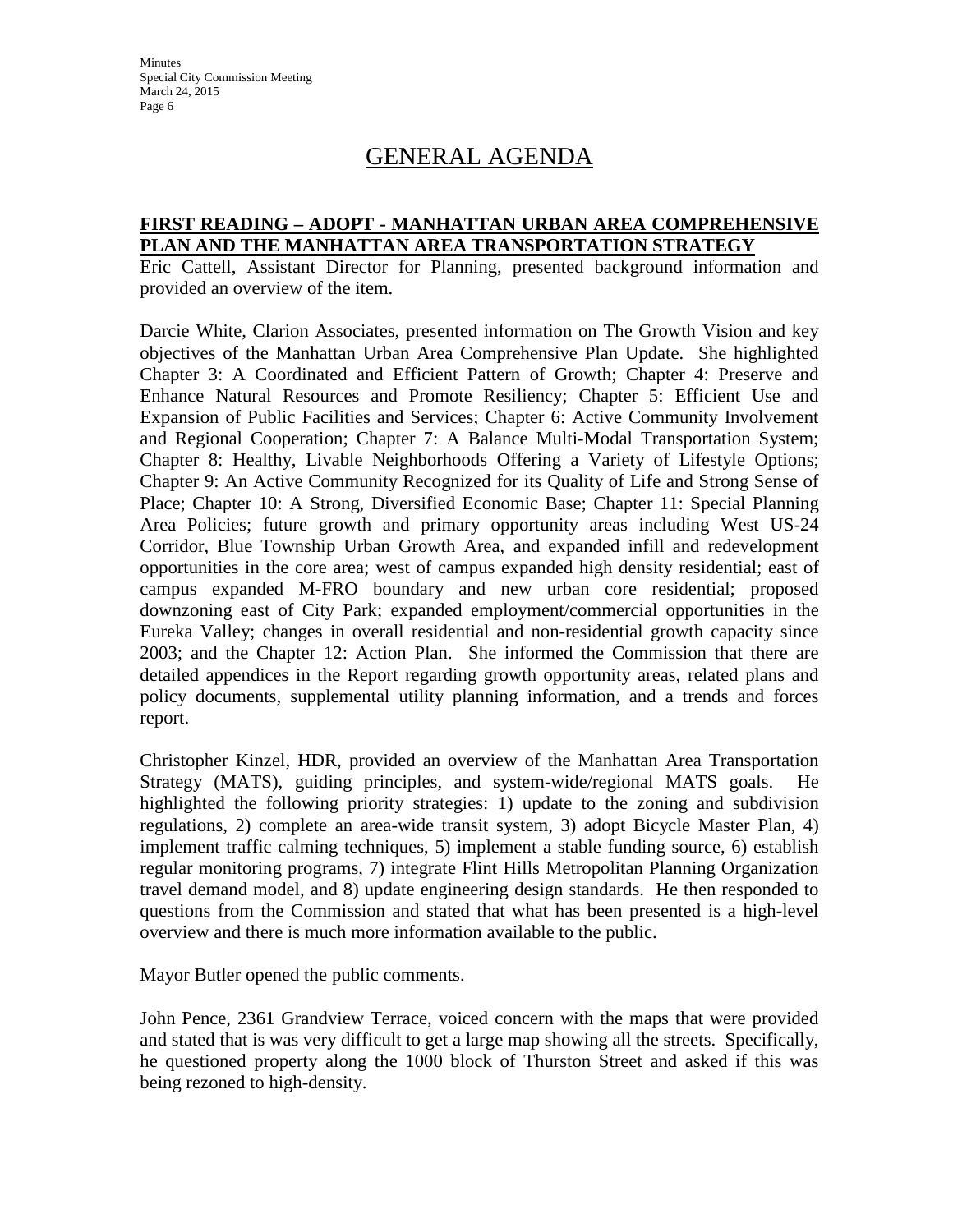#### **FIRST READING – ADOPT - MANHATTAN URBAN AREA COMPREHENSIVE PLAN AND THE MANHATTAN AREA TRANSPORTATION STRATEGY** *(CONTINUED)*

Eric Cattell, Assistant Director for Planning, responded to questions regarding the maps and provided clarification about Thurston Street. He stated that the action before the City Commission is to adopt the Manhattan Urban Area Comprehensive Plan.

John Pence, 2361 Grandview Terrace, asked questions about the 1000 block of Humboldt Street and the 800 and 900 blocks of Laramie Street for potential increased density. He also requested notification of any future changes that would impact property owners and asked that the City look to the east side of campus for additional multi-family.

Eric Cattell, Assistant Director for Planning, provided clarification on the map and discussed density ranges. He also highlighted the M-FRO boundary area.

Loren Pepperd, 1404 Oaktree Place, thanked Darcie White and Christopher Kinzel for their work with the committee and public during the Comprehensive Plan process. He informed the Commission that the subdivision regulations need to be updated and voiced concern with the high costs association with Planned Unit Developments for developers. He also asked that consideration be given before the adoption of new building codes, which increase the costs associated with housing in Manhattan. Finally, he requested that contractors and developers be required to have a similar application process as licensed real estate agents.

Mayor Butler and Ron Fehr, City Manager, responded to questions regarding the updated application process adopted for developers and requirements to create benefit districts.

Loren Pepperd, 1404 Oaktree Place, informed the Commission that some developers and contractors may have liens filed against them and with so many different Limited Liability Company's (LLC's), it is difficult to know if developers have paid their property taxes and need to be upfront with the public.

Bill Raymond, City Attorney, responded to questions and provided clarification. He stated that liens are a matter of public record and federal tax liens are required to be filed and are public documents.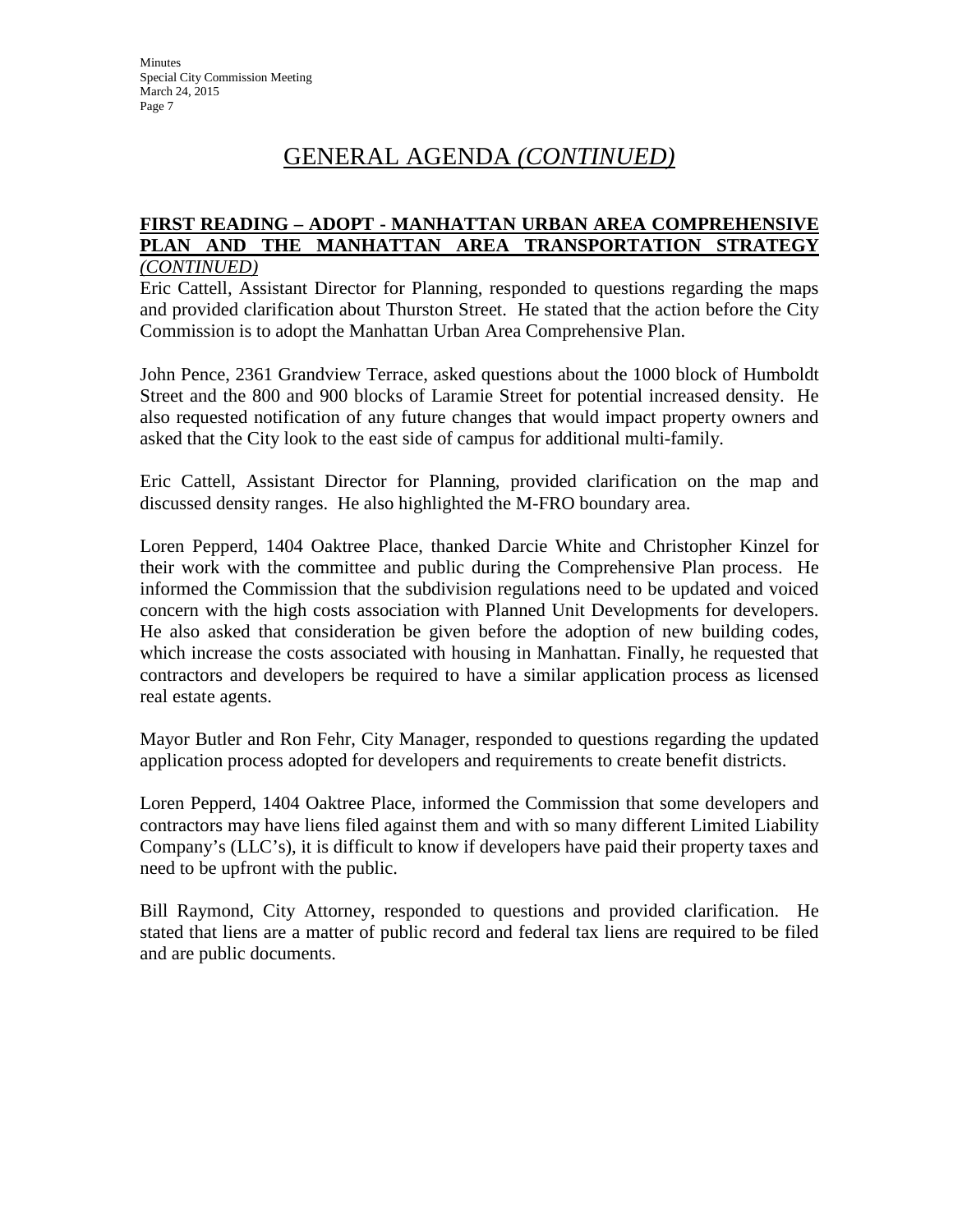#### **FIRST READING – ADOPT - MANHATTAN URBAN AREA COMPREHENSIVE PLAN AND THE MANHATTAN AREA TRANSPORTATION STRATEGY** *(CONTINUED)*

Mel Borst, 1918 Humboldt Street, informed the Commission that he supported the recommendations presented and thanked everyone involved. He voiced appreciation for the downzoning that has occurred and the stabilization and investments that have been made in Manhattan's older neighborhoods. He asked that consideration be given to support a larger downzoning area east of City Park and neighborhoods near Bluemont Elementary. He expressed his thanks to the Commission for the opportunity to support an important land use plan.

Gary Stith, 2517 Meadowood Drive, Manhattan Urban Area Planning Board member, expressed his appreciation to the management team, committee members, and to the consulting team for doing a fabulous job in the comprehensive planning process. He stated that this plan that will serve the community and urban area very well, with the assumption that the community wants to continue to grow and strengthen and diversify the economic base beyond Kansas State University and Fort Riley. He informed the Commission that Blue Township's potential will be limited if Manhattan does not help Pottawatomie County develop it and stated that the City should continue helping the area as it has already done by extending water and sewer service. He stated that the action plan items listed in Chapter 12 are the most important in the document.

Commissioner McCulloh suggested that having a Pottawatomie County representative on the Planning Board would be beneficial.

Ron Fehr, City Manager, stated that it would be good to bring Blue Township into the urban area influence and to accommodate a Pottawatomie County appointment. He reiterated the comments provided earlier by Gary Stith and stated that it is going to be key to have a good dialog with the Pottawatomie County Commission.

Sara Fisher, 811 Osage Street, stated the importance of downzoning and improvements made in her neighborhood and changes in older neighborhoods.

Hearing no other comments, Mayor Butler closed the public comments.

Darcie White, Clarion Associates, provided additional information on the availability of maps that can be found on the website to provide an additional level of detail.

Eric Cattell, Assistant Director for Planning, stated that this is a large document and you can zoom in on the maps and addresses you want to review on the City's website.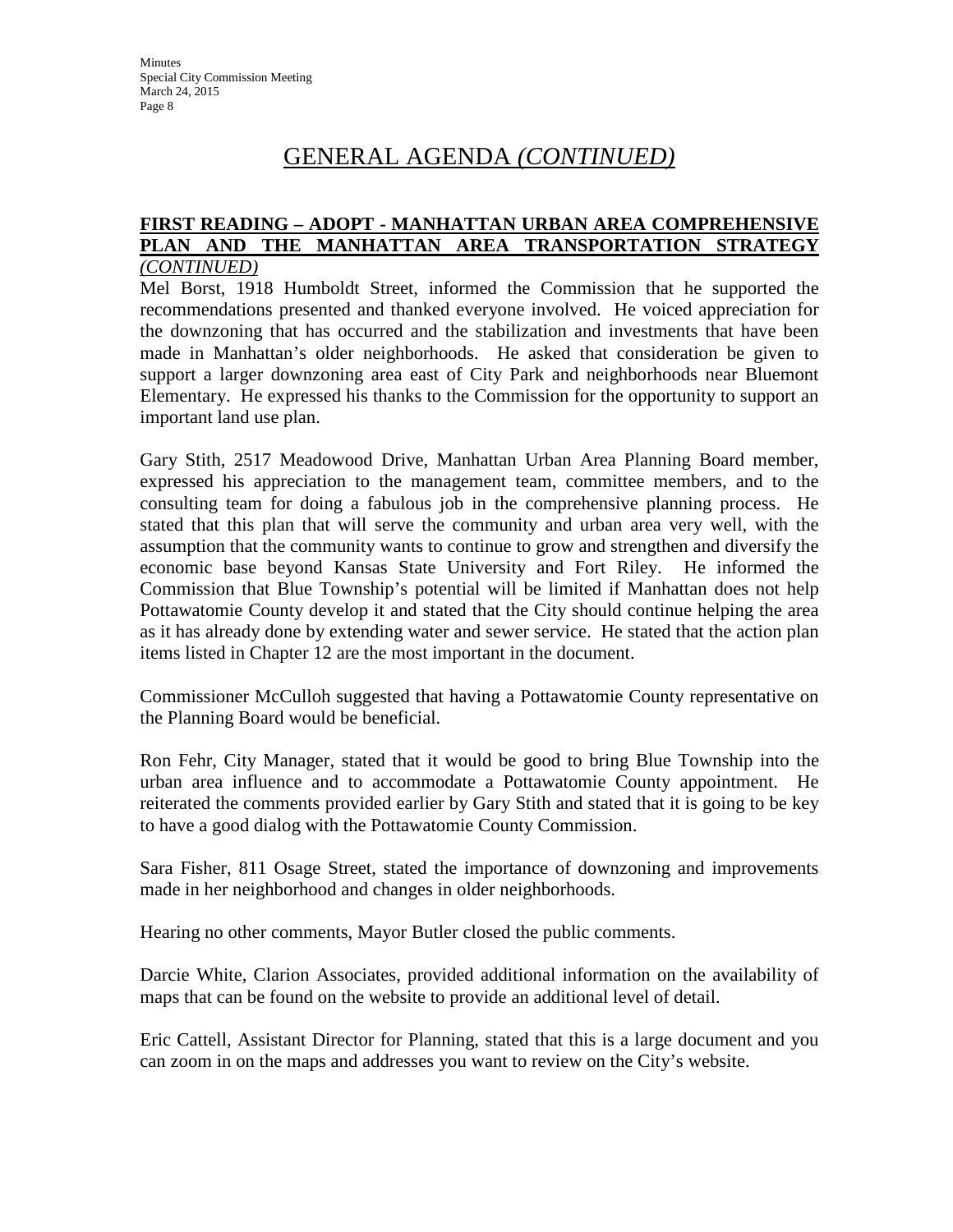#### **FIRST READING – ADOPT - MANHATTAN URBAN AREA COMPREHENSIVE PLAN AND THE MANHATTAN AREA TRANSPORTATION STRATEGY** *(CONTINUED)*

After additional discussion and comments from the Commission, Commissioner Jankovich moved to approve first reading of an ordinance updating, amending and superseding the current comprehensive plan for the development or redevelopment of the Manhattan Urban Area and the City of Manhattan, Kansas by the adoption, by reference, of that certain document known as the Manhattan Urban Area Comprehensive Plan, dated March 2015, as presented, with the List of Known Corrections being made and with any additional typographical corrections. Commissioner McCulloh seconded the motion. On a roll call vote, motion carried 4-0.

#### **CONCESSIONAIRE REQUEST - SELL CEREAL MALT BEVERAGES AT TWIN OAKS COMPLEX IN FRANK ANNEBERG PARK**

Eddie Eastes, Director of Parks and Recreation, provided background information and an overview of the request by Brad Streeter to allow cereal malt beverages (CMB) at the Twin Oaks Complex located within Frank Anneberg Park. He highlighted the discussion and recommendation from the Parks and Recreation Advisory Board during its meeting held March 2, 2015, that CMB sales be allowed at adult-only activities at Twin Oaks in 2015, and provided the recommendation from City Administration.

Brad Streeter, Streeter Enterprises, LLC, presented his proposal to sell CMB at Twin Oaks for the adult programs as a way to increase revenues for his concession business and for the City of Manhattan. He provided information on beer sales at public facilities in Wisconsin and discussed the potential consumption and revenue that could be generated based on the number of adult games and tournaments. He informed the Commission that consumption of alcohol is already occurring in the parking areas of Anneberg Park. He stated that this proposal will help control the consumption of alcohol better than what is happening now and encouraged the Commission to visit Twin Oaks and the parking lot during game times. He provided results of a recent survey on facebook regarding the sale of CMB at Twin Oaks and stated that beer is currently sold at Kansas State University baseball games and at the Kaw Valley Rodeo. He then responded to questions from the Commission regarding how beer sales would be monitored and controlled.

After comments and additional questions from the Commission, Brad Streeter, Streeter Enterprises, LLC, informed the Commission that he respects the concerns expressed about selling alcohol at Twin Oaks. He provided additional information about using wrist bands and installing a video camera at Twin Oaks to police the activity. He stated that beer is already being consumed in the parking lot and discussed the item with the head of patrol at the Riley County Police Department. He informed the Commission that on slow nights, their business is not making enough in concession sales to pay for their labor and are seeking ways to increase sales to make this a viable operation.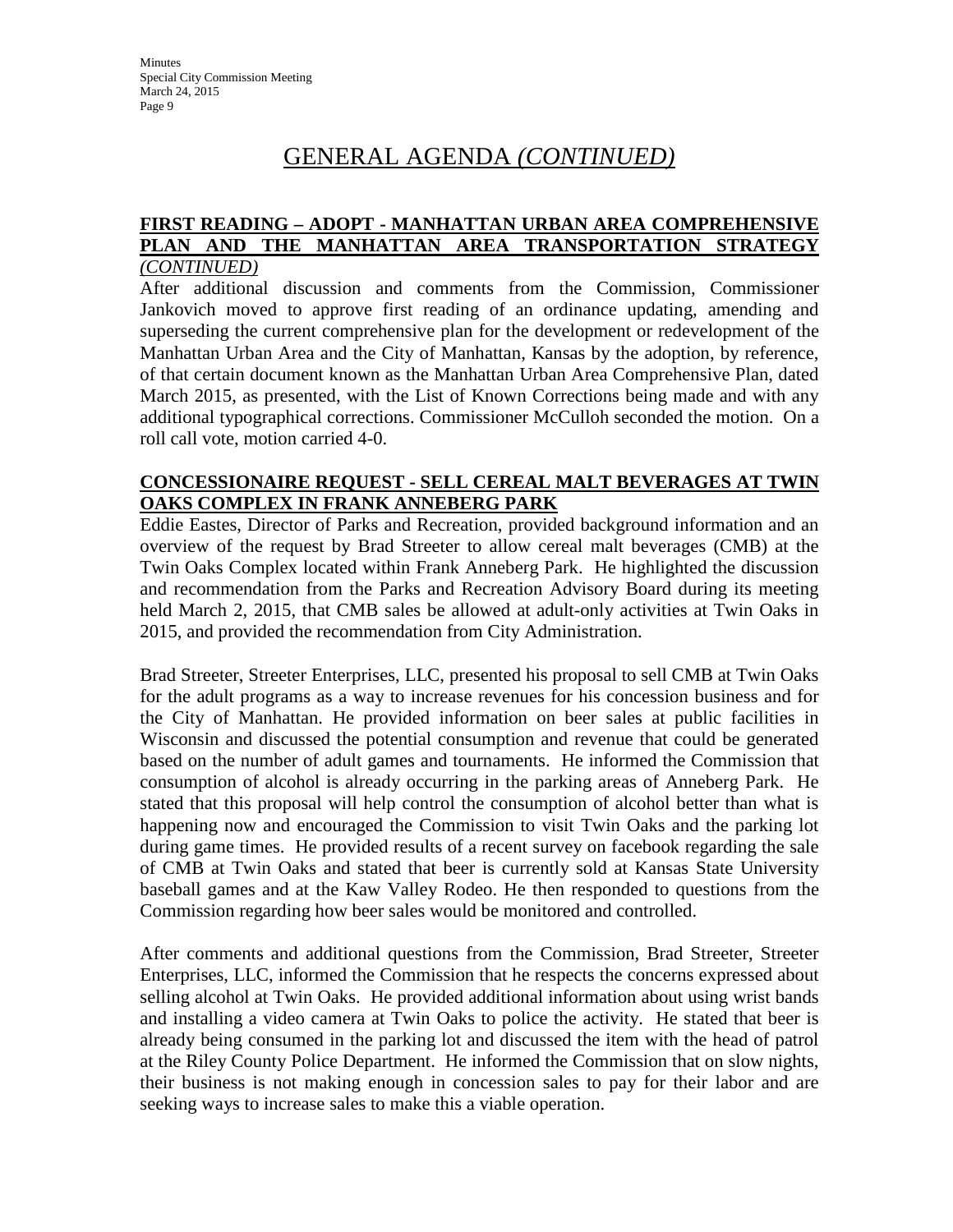#### **CONCESSIONAIRE REQUEST - SELL CEREAL MALT BEVERAGES AT TWIN OAKS COMPLEX IN FRANK ANNEBERG PARK** *(CONTINUED)*

Eddie Eastes, Director of Parks and Recreation, informed the Commission that from his experience there are issues and challenges in selling alcohol at the Twin Oaks Complex. He stated this activity would take the City into another arena and from his experience, there would need to be additional supervision and an older age group than there currently is now to manage this activity.

Ron Fehr, City Manager, provided additional information on the item and highlighted other activities and venues that allow special events with alcohol. He stated that the Twin Oaks Complex is not designed to accommodate this activity very well and expressed the challenges to manage alcohol sales at this facility.

Brad Streeter, Streeter Enterprises, LLC, agreed with the design challenges of the facility and responded to questions from the Commission regarding the future of their concessions business with the City of Manhattan. He stated that at the end of the year, he will meet with Parks and Recreation and decide if they can continue to operate or not. He informed the Commission that their family has been in the food business for 57 years and need to make money or cannot continue to do it.

Eddie Eastes, Director of Parks and Recreation, informed the Commission that the concessions are not operating at the soccer complex at Anneberg Park unless there is a soccer tournament based on the level of activity.

Ron Fehr, City Manager, stated that more tournaments may happen with the installation of artificial turf. He provided additional information on the mutual arrangement to have concession stands open or not.

Mayor Butler opened the public comments.

Dave Shaffer, Parks and Recreation Advisory Board member, informed the Commission that he has been playing softball since 1970 and stated that beer consumption is happening at Twin Oaks, but that not everyone is drinking beer. He stated that having concessions at Twin Oaks is a nice service and could see the use of wrist bands and cameras to monitor activity and to limit consumption of alcohol. He stated this could be limited to a one year trial experimental basis and if there is an incident requiring the Riley County Police Department, then the activity should be shut down.

Hearing no other comments, Mayor Butler closed the public comments.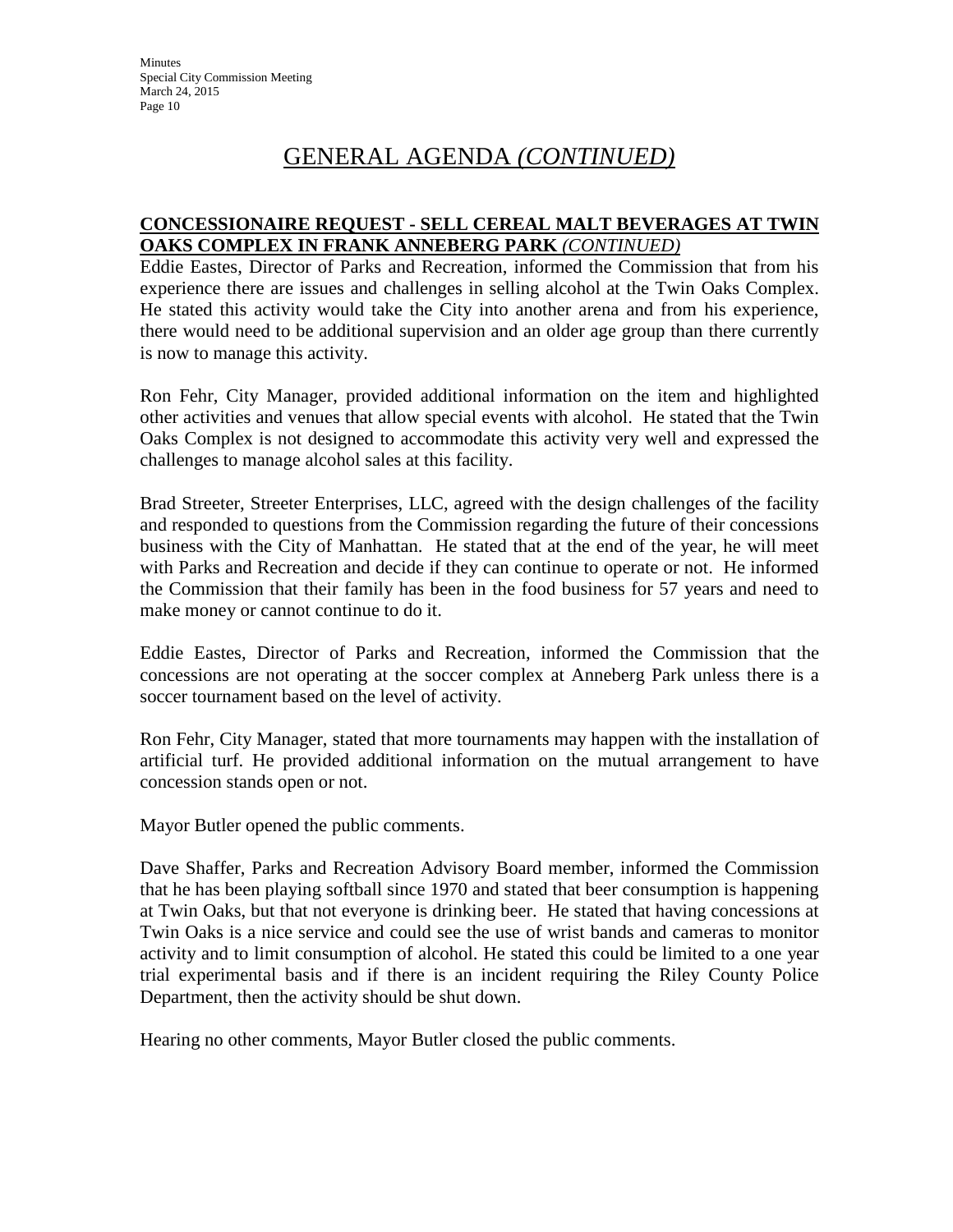#### **CONCESSIONAIRE REQUEST - SELL CEREAL MALT BEVERAGES AT TWIN OAKS COMPLEX IN FRANK ANNEBERG PARK** *(CONTINUED)*

Bill Raymond, City Attorney, responded to questions from the Commission regarding potential liability considerations for the City and highlighted portions of the City Commission Agenda Memorandum regarding the appropriate license required by the vendor to sell CMB at Twin Oaks.

Ron Fehr, City Manager, responded to questions from the Commission regarding specific information that may be helpful to provide at a future meeting.

After additional discussion and comments from the Commission, Commissioner Jankovich moved to table the request for sale of Cereal Malt Beverages at the Twin Oaks Complex during adult-only events for further information concerning how the concessionaire would handle enforcement and supervision as well as an evaluation of the event/tournament as a test bed to allow sales at that event/tournament. Commissioner McCulloh seconded the motion. On a roll call vote, motion carried 4-0.

At 9:00 p.m., the City Commission took a brief recess.

#### **PRIVATE STRUCTURE ON JORGENSON PARK LAND**

Eddie Eastes, Director of Parks and Recreation, provided background information on the item and the request from Diane Meredith and David Sauter, adjoining property owners constructing the tree house. He also highlighted the topic discussion from the Parks and Recreation Advisory Board meeting held March 2, 2015. He provided examples of past occurrences of private structures built on City park land that have not been allowed. He stated that after further consideration of the request, City Administration recommends that the structure be removed from the public property and that the park land not be sold to accommodate the location of the structure. He then responded to questions from the Commission regarding possible options and reiterated City Administrations recommendation that the structure not be allowed to remain on public property nor the park land sold.

Rob Ott, Director of Public Works, stated that he has not looked at the structure, but provided the example of the Sharingbrook private pedestrian bridge that is an all wooden structure needing repair.

Eddie Eastes, Director of Parks and Recreation, responded to additional questions from the Commission and stated that there would be extended costs associated with this wooden structure and also safety and code considerations. He informed the Commission that Cityowned playgrounds are evaluated for safety and typically incur annual associated maintenance expenses.